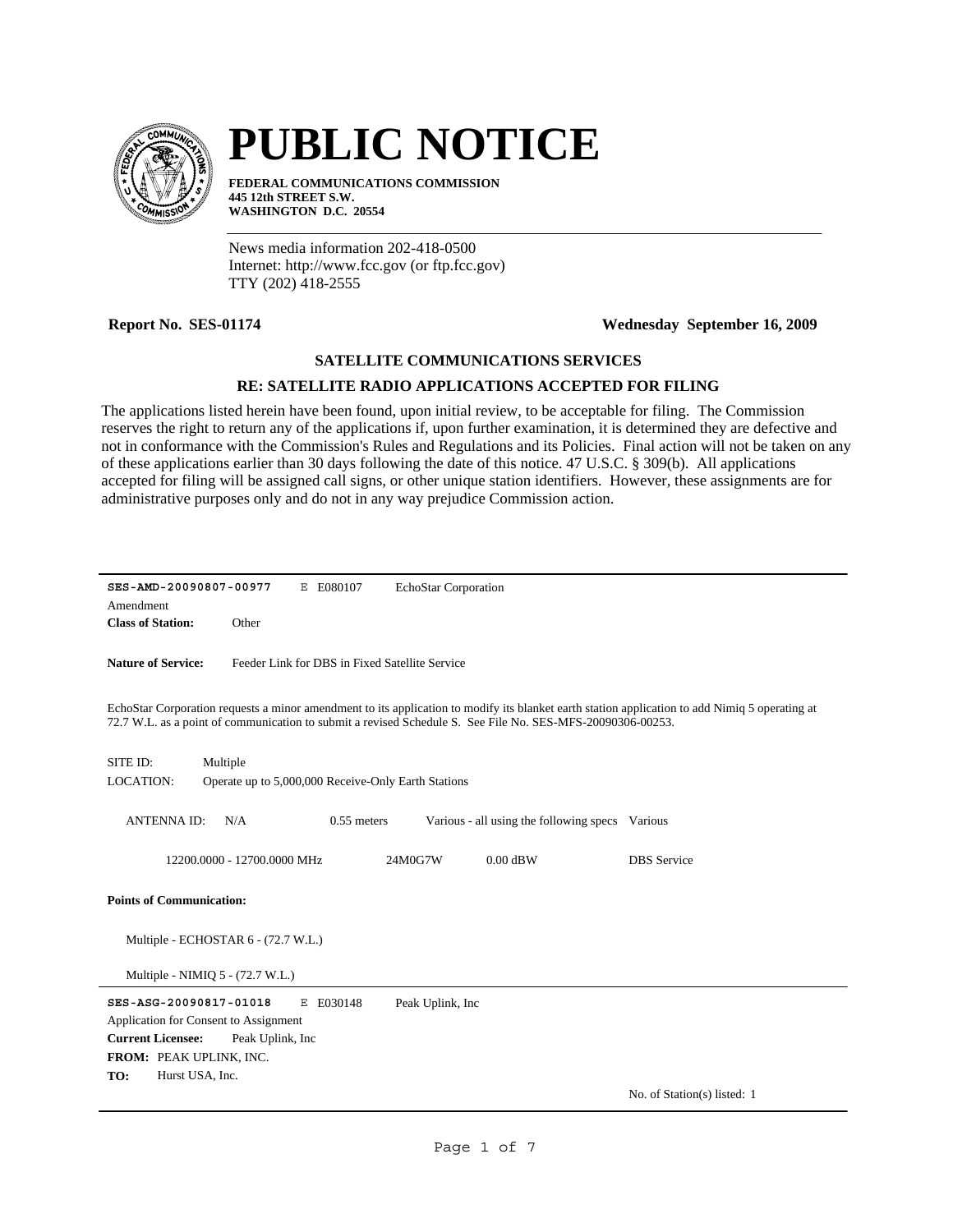| SES-LIC-20090904-01126<br>E E090160                                                                                                     |                                           | John A Taylor (d/b/a J A Taylor & Associates) |                                              |  |  |  |  |  |
|-----------------------------------------------------------------------------------------------------------------------------------------|-------------------------------------------|-----------------------------------------------|----------------------------------------------|--|--|--|--|--|
| Application for Authority<br>Temporary Fixed Earth Station<br><b>Class of Station:</b>                                                  |                                           |                                               |                                              |  |  |  |  |  |
| <b>Nature of Service:</b>                                                                                                               | Domestic Fixed Satellite Service          |                                               |                                              |  |  |  |  |  |
| SITE ID:<br>1<br>LOCATION:                                                                                                              | P.O. Box 331 BOYERTOWN, PA 19512, VARIOUS |                                               |                                              |  |  |  |  |  |
| ANTENNA ID:<br>1.2 meters<br>$\mathbf{1}$                                                                                               | <b>ASC</b> Signal                         |                                               | 1.2m Auto                                    |  |  |  |  |  |
| 14000.0000 - 14500.0000 MHz                                                                                                             | 24M0G7F                                   | 58.90 dBW                                     | PSK Digital Video with digital<br>audio/data |  |  |  |  |  |
| <b>Points of Communication:</b>                                                                                                         |                                           |                                               |                                              |  |  |  |  |  |
| $1 - ALSAT - (ALSAT)$                                                                                                                   |                                           |                                               |                                              |  |  |  |  |  |
| SES-LIC-20090904-01130<br>E E090162<br>Application for Authority                                                                        | PetroCom License Corporation              |                                               |                                              |  |  |  |  |  |
| <b>Class of Station:</b><br><b>Fixed Earth Stations</b>                                                                                 |                                           |                                               |                                              |  |  |  |  |  |
| <b>Fixed Satellite Service</b><br><b>Nature of Service:</b>                                                                             |                                           |                                               |                                              |  |  |  |  |  |
| SITE ID:<br>East Breaks 160<br>LOCATION:<br>East Breaks 160, Gulf of Mexico, LA<br>27 ° 49 ' 59.00 " N LAT.<br>94 ° 33 ' 5.70 " W LONG. |                                           |                                               |                                              |  |  |  |  |  |
| Prod.2.4m<br><b>ANTENNA ID:</b><br>2.4 meters                                                                                           | Prodelin                                  |                                               | 1251                                         |  |  |  |  |  |
| 3700.0000 - 4200.0000 MHz                                                                                                               | 470KG7W                                   | $0.00$ dBW                                    | Digital                                      |  |  |  |  |  |
| 3700.0000 - 4200.0000 MHz                                                                                                               | 1M88G7W                                   | $0.00$ dBW                                    | Digital                                      |  |  |  |  |  |
| 5925.0000 - 6425.0000 MHz                                                                                                               | 470KG7W                                   | 41.44 dBW                                     | Digital                                      |  |  |  |  |  |
| 5925.0000 - 6425.0000 MHz                                                                                                               | 1M88G7W                                   |                                               |                                              |  |  |  |  |  |
|                                                                                                                                         |                                           | 47.44 dBW                                     | Digital                                      |  |  |  |  |  |
| <b>Points of Communication:</b>                                                                                                         |                                           |                                               |                                              |  |  |  |  |  |
| East Breaks 160 - ALSAT - (ALSAT)                                                                                                       |                                           |                                               |                                              |  |  |  |  |  |
| East Breaks 160 - AMC-3 - (87 W.L.)                                                                                                     |                                           |                                               |                                              |  |  |  |  |  |
| East Breaks 160 - SATMEX 6 - (113 W.L.)                                                                                                 |                                           |                                               |                                              |  |  |  |  |  |
| East Breaks 160 - SATMEX-5 - (116.8 W.L.)                                                                                               |                                           |                                               |                                              |  |  |  |  |  |
| SES-MFS-20090306-00253<br>E E080107                                                                                                     | EchoStar Corporation                      |                                               |                                              |  |  |  |  |  |
| Modification<br><b>Class of Station:</b><br>Other                                                                                       |                                           |                                               |                                              |  |  |  |  |  |

EchoStar Corporation request to modify its earth station authorization to add the Canadian-licensed Nimiq 5 satellite as a point of communication.

Page 2 of 7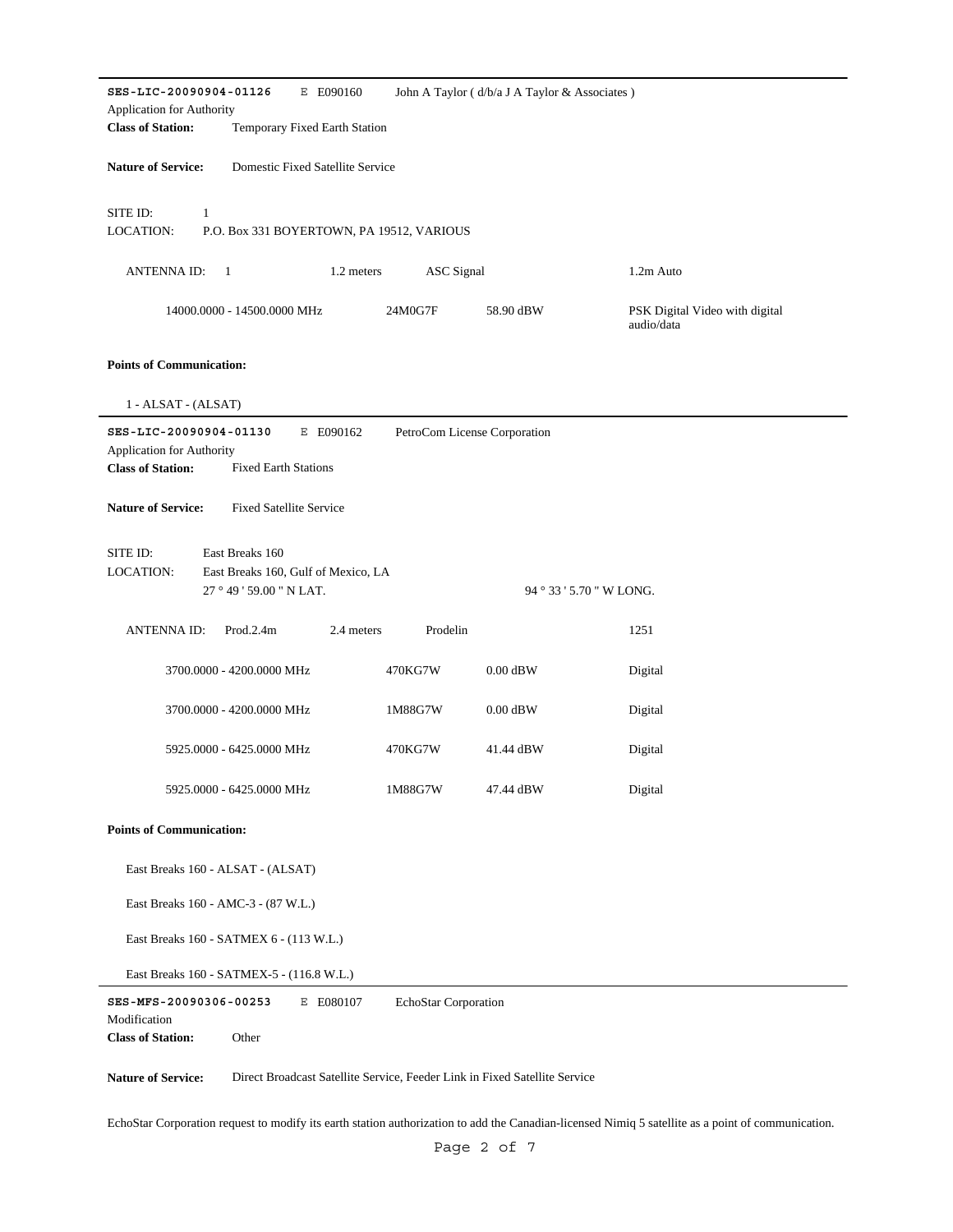| SITE ID:<br>LOCATION:                                              | Multiple<br>Operate up to 5,000,000 Receive-Only Earth Stations                |               |                      |                                                                            |                                                                                                                                                    |
|--------------------------------------------------------------------|--------------------------------------------------------------------------------|---------------|----------------------|----------------------------------------------------------------------------|----------------------------------------------------------------------------------------------------------------------------------------------------|
| <b>ANTENNA ID:</b>                                                 | N/A                                                                            | $0.55$ meters |                      | Various - all using the following specs Various                            |                                                                                                                                                    |
|                                                                    | 12200.0000 - 12700.0000 MHz                                                    |               | 24M0G7W              | $0.00\ \mathrm{dBW}$                                                       | <b>DBS</b> Service                                                                                                                                 |
| <b>Points of Communication:</b>                                    |                                                                                |               |                      |                                                                            |                                                                                                                                                    |
|                                                                    | Multiple - ECHOSTAR 6 - (72.7 W.L.)                                            |               |                      |                                                                            |                                                                                                                                                    |
|                                                                    | Multiple - NIMIQ $5 - (72.7 W.L.)$                                             |               |                      |                                                                            |                                                                                                                                                    |
| SES-MFS-20090306-00254<br>Modification<br><b>Class of Station:</b> | <b>Fixed Earth Stations</b>                                                    | E E080007     | EchoStar Corporation |                                                                            |                                                                                                                                                    |
| <b>Nature of Service:</b>                                          |                                                                                |               |                      | Direct Broadcast Satellite Service, Feeder Link in Fixed Satellite Service |                                                                                                                                                    |
|                                                                    |                                                                                |               |                      |                                                                            | EchoStar Corporation request to modify its earth station authorization to add the Canadian-licensed Nimiq 5 satellite as a point of communication. |
| SITE ID:<br><b>LOCATION:</b>                                       | Gilbert<br>801 N. Dish Drive, Maricopa, Gilbert, AZ<br>33 ° 22 ' 0.30 " N LAT. |               |                      | $111 \degree 48 \degree 53.90 \degree W$ LONG.                             |                                                                                                                                                    |
| <b>ANTENNA ID:</b>                                                 | GD <sub>8</sub>                                                                | 11 meters     | <b>TIW</b>           |                                                                            | 11 meter LMA                                                                                                                                       |
|                                                                    | 17790.0000 - 17800.0000 MHz                                                    |               | 1M50F3D              | 82.46 dBW                                                                  | <b>Ranging Tones</b>                                                                                                                               |
|                                                                    | 17790.0000 - 17800.0000 MHz                                                    |               | 1M50G2D              | 82.46 dBW                                                                  | Telecommand                                                                                                                                        |
|                                                                    | 17300.0000 - 17310.0000 MHz                                                    |               | 1M50F3D              | 82.46 dBW                                                                  | <b>Ranging Tones</b>                                                                                                                               |
|                                                                    | 17300.0000 - 17310.0000 MHz                                                    |               | 1M50G2D              | 82.46 dBW                                                                  | Telecommand                                                                                                                                        |
|                                                                    | 12690.0000 - 12700.0000 MHz                                                    |               | 1M50F3D              | $0.00$ dBW                                                                 | <b>Spacecraft Ranging Tones</b>                                                                                                                    |
|                                                                    | 12690.0000 - 12700.0000 MHz                                                    |               | 1M50G2D              | $0.00$ dBW                                                                 | Telemetry                                                                                                                                          |
|                                                                    | 12200.0000 - 12210.0000 MHz                                                    |               | 1M50F3D              | $0.00$ dBW                                                                 | <b>Spacecraft Ranging Tones</b>                                                                                                                    |
|                                                                    | 12200.0000 - 12210.0000 MHz                                                    |               | 1M50G2D              | $0.00$ dBW                                                                 | Telemetry                                                                                                                                          |
|                                                                    | 12200.0000 - 12210.0000 MHz                                                    |               | 800KG2D              |                                                                            | Telemetry                                                                                                                                          |
|                                                                    | 12690.0000 - 12700.0000 MHz                                                    |               | 800KG2D              | $0.00$ dBW                                                                 | Telemetry                                                                                                                                          |
|                                                                    | 17300.0000 - 17310.0000 MHz                                                    |               | 800KG2D              | 79.71 dBW                                                                  | Telecommand                                                                                                                                        |
|                                                                    | 17790.0000 - 17800.0000 MHz                                                    |               | 800KG2D              | 79.71 dBW                                                                  | Telecommand                                                                                                                                        |
|                                                                    | 17310.0000 - 17790.0000 MHz                                                    |               | 24M0G7W              | 86.00 dBW                                                                  | Digital Data and Compressed Video                                                                                                                  |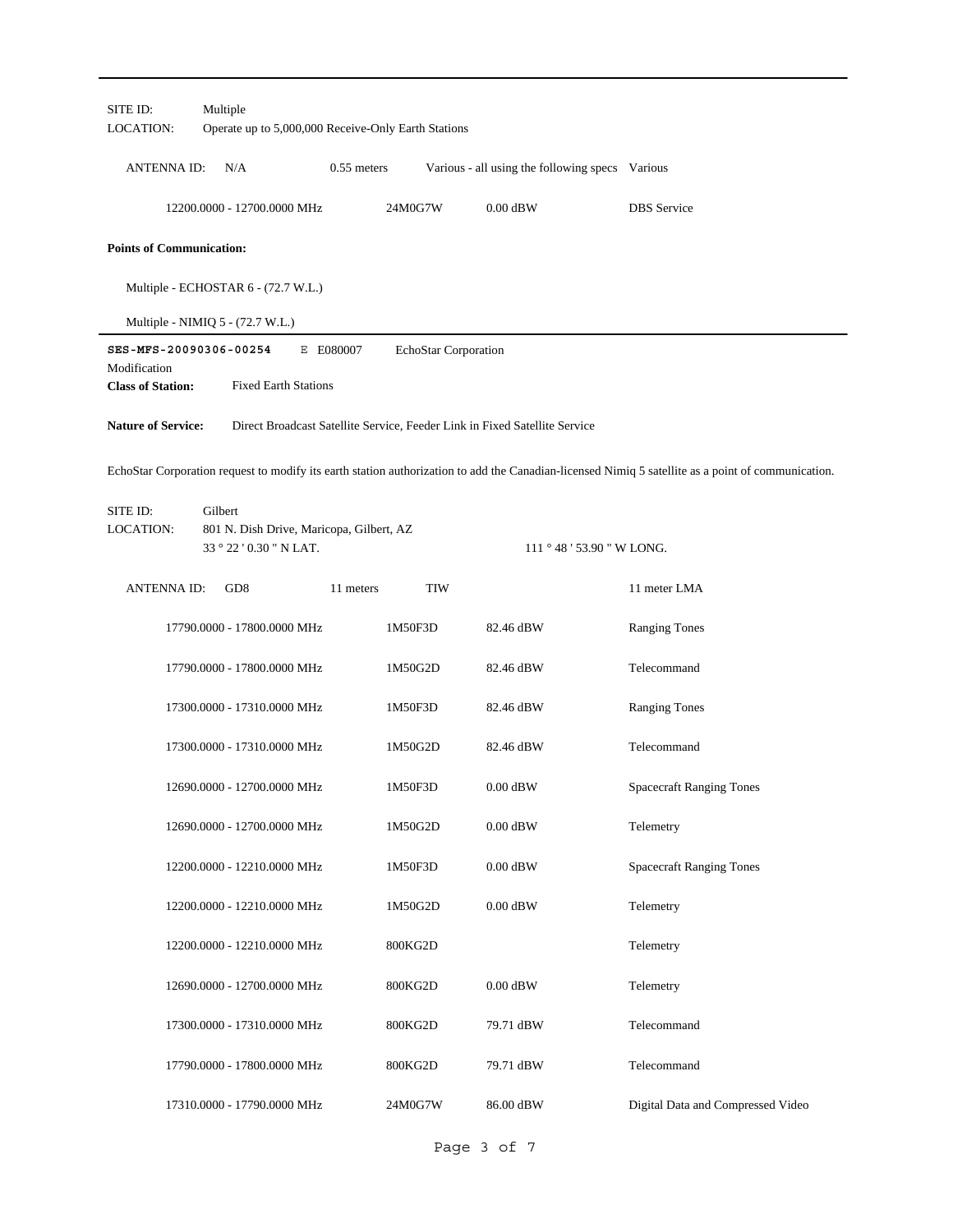| 12210.0000 - 12690.0000 MHz | 24M0G7W                 | $0.00$ dBW | Digital Data and Compressed Video |
|-----------------------------|-------------------------|------------|-----------------------------------|
| <b>ANTENNA ID:</b><br>GD7   | <b>TIW</b><br>11 meters |            | 11 meter LMA                      |
| 17790.0000 - 17800.0000 MHz | 1M50F3D                 | 82.46 dBW  | <b>Ranging Tones</b>              |
| 17790.0000 - 17800.0000 MHz | 1M50G2D                 | 82.46 dBW  | Telecommand                       |
| 17300.0000 - 17310.0000 MHz | 1M50F3D                 | 82.46 dBW  | <b>Ranging Tones</b>              |
| 17300.0000 - 17310.0000 MHz | 1M50G2D                 | 82.46 dBW  | Telecommand                       |
| 12690.0000 - 12700.0000 MHz | 1M50F3D                 | $0.00$ dBW | <b>Spacecraft Ranging Tones</b>   |
| 12690.0000 - 12700.0000 MHz | 1M50G2D                 | $0.00$ dBW | Telemetry                         |
| 12210.0000 - 12690.0000 MHz | 24M0G7W                 | $0.00$ dBW | Digital Data and Compressed Video |
| 12200.0000 - 12210.0000 MHz | 1M50F3D                 | $0.00$ dBW | <b>Spacecraft Ranging Tones</b>   |
| 12200.0000 - 12210.0000 MHz | 800KG2D                 |            | Telemetry                         |
| 12690.0000 - 12700.0000 MHz | 800KG2D                 |            | Telemetry                         |
| 17300.0000 - 17310.0000 MHz | 800KG2D                 | 79.71 dBW  | Telecommand                       |
| 17790.0000 - 17800.0000 MHz | 800KG2D                 | 79.71 dBW  | Telecommand                       |
| 17310.0000 - 17790.0000 MHz | 24M0G7W                 | 86.00 dBW  | Digital Data and Compressed Video |
| 12200.0000 - 12210.0000 MHz | 1M50G2D                 | $0.00$ dBW | Telemetry                         |

#### **Points of Communication:**

Gilbert - ECHOSTAR 10 - (110 W.L.)

Gilbert - ECHOSTAR 2 - (148 W.L.)

Gilbert - ECHOSTAR 3 - (61.5 W.L.)

Gilbert - ECHOSTAR 4 - (77 W.L.)

Gilbert - ECHOSTAR 5 - (129 W.L.)

Gilbert - ECHOSTAR 6 - (110 W.L.)

Gilbert - ECHOSTAR 7 - (119 W.L.)

Gilbert - ECHOSTAR 8 - (110 W.L.)

Gilbert - ECHOSTAR 8 - (77 W.L.)

Gilbert - ECHOSTAR I - (148.0 W.L.)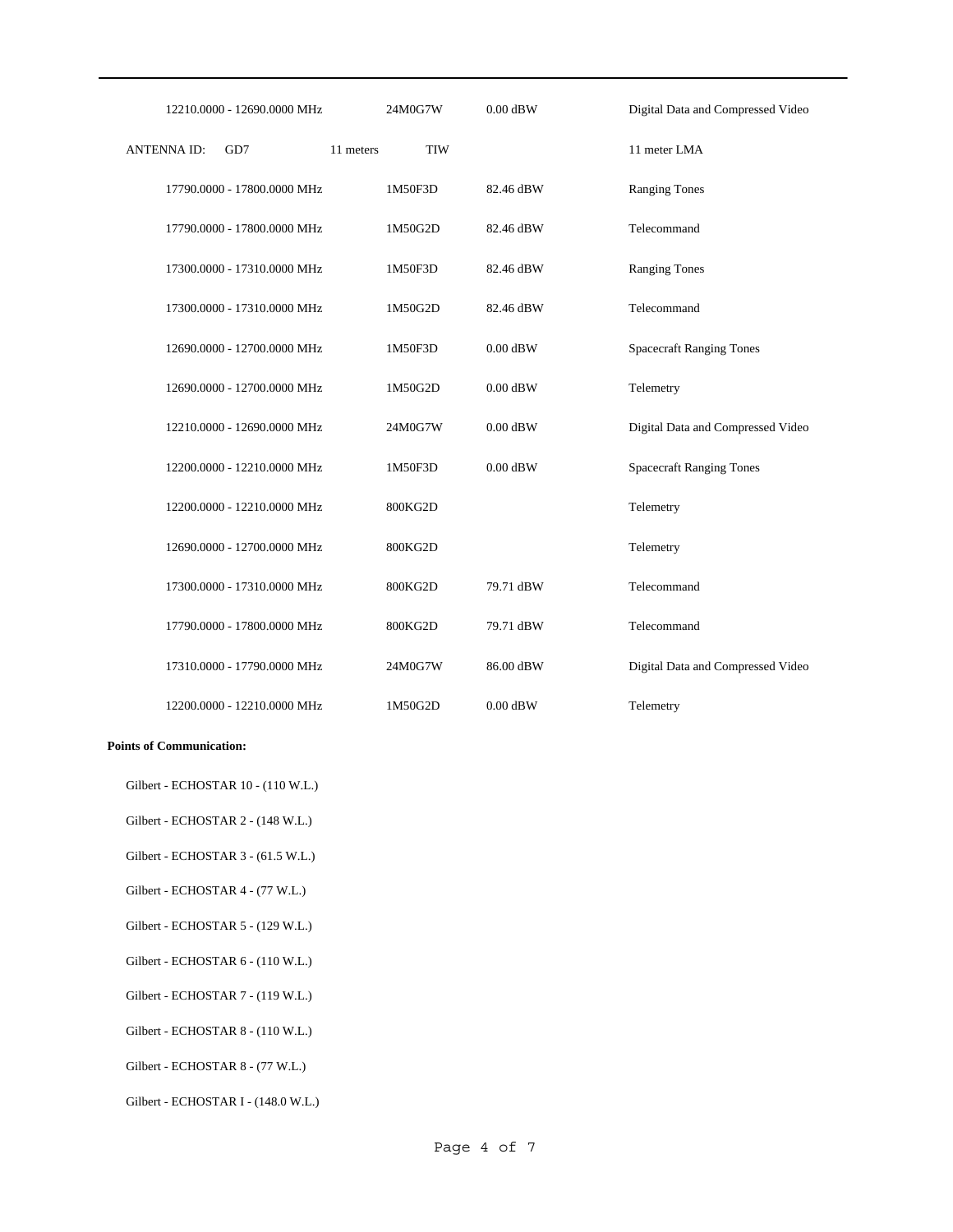| Gilbert - NIMIQ 5 - (72.7 W.L.) |  |  |  |
|---------------------------------|--|--|--|
|---------------------------------|--|--|--|

Gilbert - RAINBOW1 - (61.5 W.L.)

| SES-MFS-20090306-00255    |                             | E E070014 | <b>EchoStar Corporation</b>                                                |
|---------------------------|-----------------------------|-----------|----------------------------------------------------------------------------|
| Modification              |                             |           |                                                                            |
| <b>Class of Station:</b>  | <b>Fixed Earth Stations</b> |           |                                                                            |
|                           |                             |           |                                                                            |
| <b>Nature of Service:</b> |                             |           | Direct Broadcast Satellite Service, Feeder Link in Fixed Satellite Service |

EchoStar Corporation request to modify its earth station authorization to add the Canadian-licensed Nimiq 5 satellite as a point of communication.

| SITE ID:<br>LOCATION: | <b>GFMA</b><br>801 N. Dish Drive, Maricopa, Gilbert, AZ<br>33 ° 22 ' 0.80 " N LAT. |                       |           | 111 ° 48 ' 54.70 " W LONG. |
|-----------------------|------------------------------------------------------------------------------------|-----------------------|-----------|----------------------------|
| <b>ANTENNAID:</b>     | <b>GFMA</b>                                                                        | 13.2 meters<br>Vertex |           | 13.2 Meter                 |
|                       | 17300.0000 - 17800.0000 MHz                                                        | 24M0G7W               | 86.90 dBW | Digital Compressed Video   |
|                       | 17300.0000 - 17800.0000 MHz                                                        | 24M0G7W               | 86.90 dBW | Digital Compressed Video   |
|                       | 17300.0000 - 17800.0000 MHz                                                        | 1M50G2D               | 86.90 dBW | Command Carrier (TT&C)     |
|                       | 12200.0000 - 12700.0000 MHz                                                        | 24M0G7W               |           | Digital Compressed Video   |
|                       | 12200.0000 - 12700.0000 MHz                                                        | 24M0G7W               |           | Digital Compressed Video   |
|                       | 12200.0000 - 12700.0000 MHz                                                        | 1M50G2D               |           | Telemetry (TT&C)           |
|                       | 12200.0000 - 12210.0000 MHz                                                        | 800KG2D               |           | Telemetry (TT&C)           |
|                       | 12200.0000 - 12210.0000 MHz                                                        | 800KG2D               |           | Telemetry (TT&C)           |
|                       | 12690.0000 - 12700.0000 MHz                                                        | 800KG2D               |           | Telemetry (TT&C)           |
|                       | 12690.0000 - 12700.0000 MHz                                                        | 800KG2D               |           | Telemetry (TT&C)           |
|                       | 17300.0000 - 17310.0000 MHz                                                        | 800KG2D               | 84.10 dBW | Command Carrier (TT&C)     |
|                       | 17300.0000 - 17310.0000 MHz                                                        | 800KG2D               | 84.10 dBW | Command Carrier (TT&C)     |
|                       | 17790.0000 - 17800.0000 MHz                                                        | 800KG2D               | 84.10 dBW | Command Carrier (TT&C)     |
|                       | 17300.0000 - 17800.0000 MHz                                                        | 24M0G7W               | 86.90 dBW | Digital Compressed Video   |
|                       | 12200.0000 - 12700.0000 MHz                                                        | 24M0G7W               |           | Digital Compressed Video   |
|                       | 12200.0000 - 12700.0000 MHz                                                        | 24M0G7W               |           | Digital Compressed Video   |
|                       | 17300.0000 - 17800.0000 MHz                                                        | 24M0G7W               | 86.90 dBW | Digital Compressed Video   |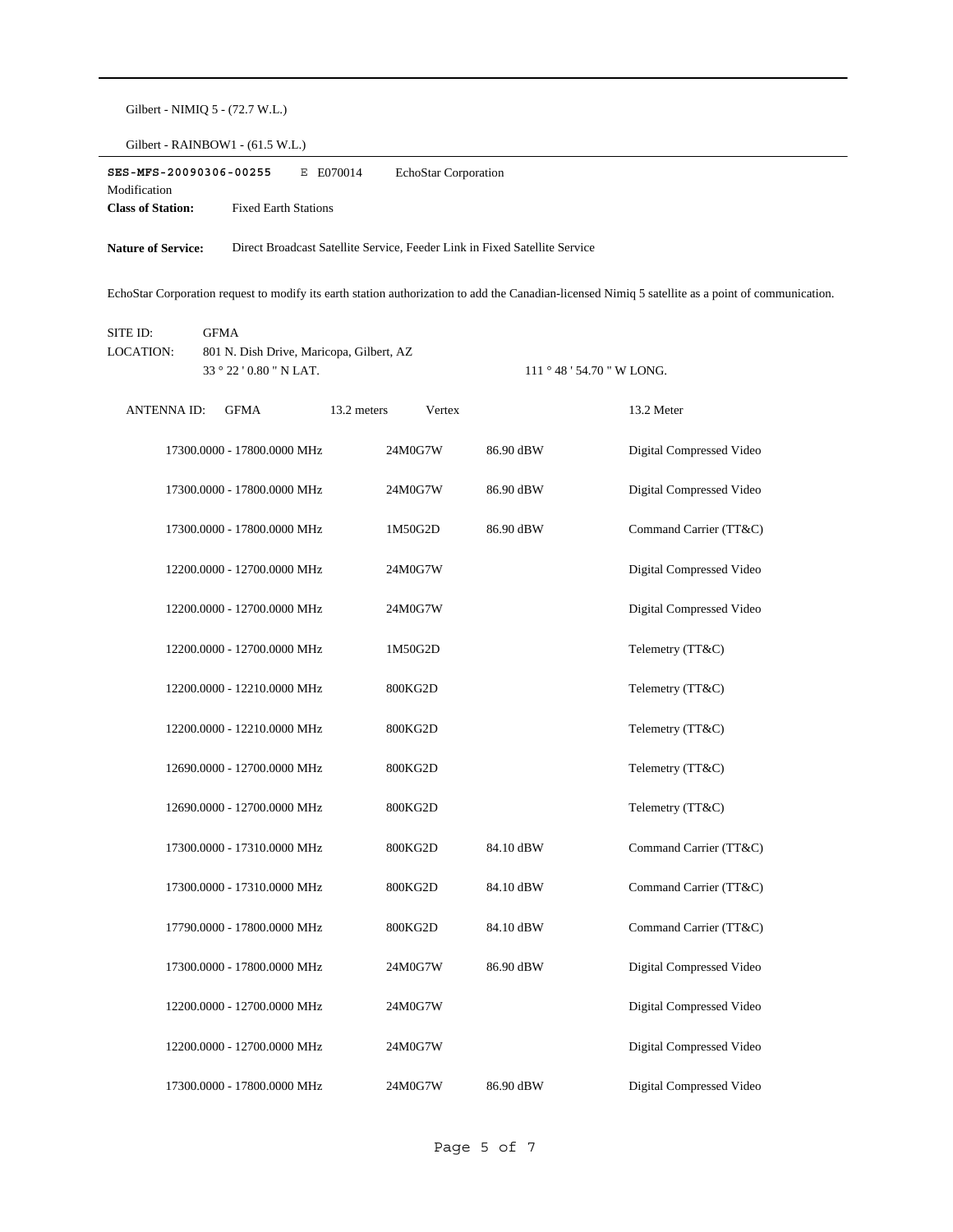| 17790.0000 - 17800.0000 MHz                                                                                                                                | 800KG2D             | 84.10 dBW                          | Command Carrier (TT&C)                            |  |  |  |
|------------------------------------------------------------------------------------------------------------------------------------------------------------|---------------------|------------------------------------|---------------------------------------------------|--|--|--|
| 12200.0000 - 12205.0000 MHz                                                                                                                                | 800KG2D             |                                    | Telemetry                                         |  |  |  |
| 17300.0000 - 17800.0000 MHz                                                                                                                                | 1M50G2D             | 86.90 dBW                          | Command Carrier (TT&C)                            |  |  |  |
| 12200.0000 - 12700.0000 MHz                                                                                                                                | 1M50G2D             |                                    | Telemetry (TT&C)                                  |  |  |  |
| <b>Points of Communication:</b>                                                                                                                            |                     |                                    |                                                   |  |  |  |
| GFMA - ECHOSTAR 10 - (110 W.L.)                                                                                                                            |                     |                                    |                                                   |  |  |  |
| GFMA - ECHOSTAR 2 - (148 W.L.)                                                                                                                             |                     |                                    |                                                   |  |  |  |
| GFMA - ECHOSTAR 3 - (61.5 W.L.)                                                                                                                            |                     |                                    |                                                   |  |  |  |
| GFMA - ECHOSTAR 4 - (77 W.L.)                                                                                                                              |                     |                                    |                                                   |  |  |  |
| GFMA - ECHOSTAR 5 - (129 W.L.)                                                                                                                             |                     |                                    |                                                   |  |  |  |
| GFMA - ECHOSTAR 6 - (110 W.L.)                                                                                                                             |                     |                                    |                                                   |  |  |  |
| GFMA - ECHOSTAR 6 - (72.7 W.L.)                                                                                                                            |                     |                                    |                                                   |  |  |  |
| GFMA - ECHOSTAR 7 - (119 W.L.)                                                                                                                             |                     |                                    |                                                   |  |  |  |
| GFMA - ECHOSTAR 8 - (110 W.L.)                                                                                                                             |                     |                                    |                                                   |  |  |  |
| GFMA - ECHOSTAR 8 - (77 W.L.)                                                                                                                              |                     |                                    |                                                   |  |  |  |
| GFMA - ECHOSTAR I - (148.0 W.L.)                                                                                                                           |                     |                                    |                                                   |  |  |  |
| GFMA - NIMIQ 5 - (72.7 W.L.)                                                                                                                               |                     |                                    |                                                   |  |  |  |
| GFMA - RAINBOW1 - (61.5 W.L.)                                                                                                                              |                     |                                    |                                                   |  |  |  |
| SES-REG-20090904-01129<br>E E090161<br>Registration<br><b>Class of Station:</b><br><b>Fixed Earth Stations</b>                                             |                     | Service Electric Cablevision, Inc. |                                                   |  |  |  |
| Domestic Fixed Satellite Service<br><b>Nature of Service:</b>                                                                                              |                     |                                    |                                                   |  |  |  |
| SITE ID:<br>$\mathbf{1}$<br>LOCATION:<br>3662 Point Township Drive, Northumberland, Northumberland, PA<br>40° 57' 2.00" N LAT.<br>76 ° 40 ' 9.00 " W LONG. |                     |                                    |                                                   |  |  |  |
| <b>ANTENNA ID:</b><br>5 meters<br>A1                                                                                                                       | <b>DH</b> Satellite |                                    | 5 Meter                                           |  |  |  |
| 3700.0000 - 4200.0000 MHz                                                                                                                                  | 36M0F8W             |                                    | Analog Video with Associated Audio<br>Subcarriers |  |  |  |
| 3700.0000 - 4200.0000 MHz                                                                                                                                  | 2M00G7W             |                                    | Digital Audio and Video                           |  |  |  |
| 3700.0000 - 4200.0000 MHz                                                                                                                                  | 36M0G7W             |                                    | Digital Audio and Video                           |  |  |  |